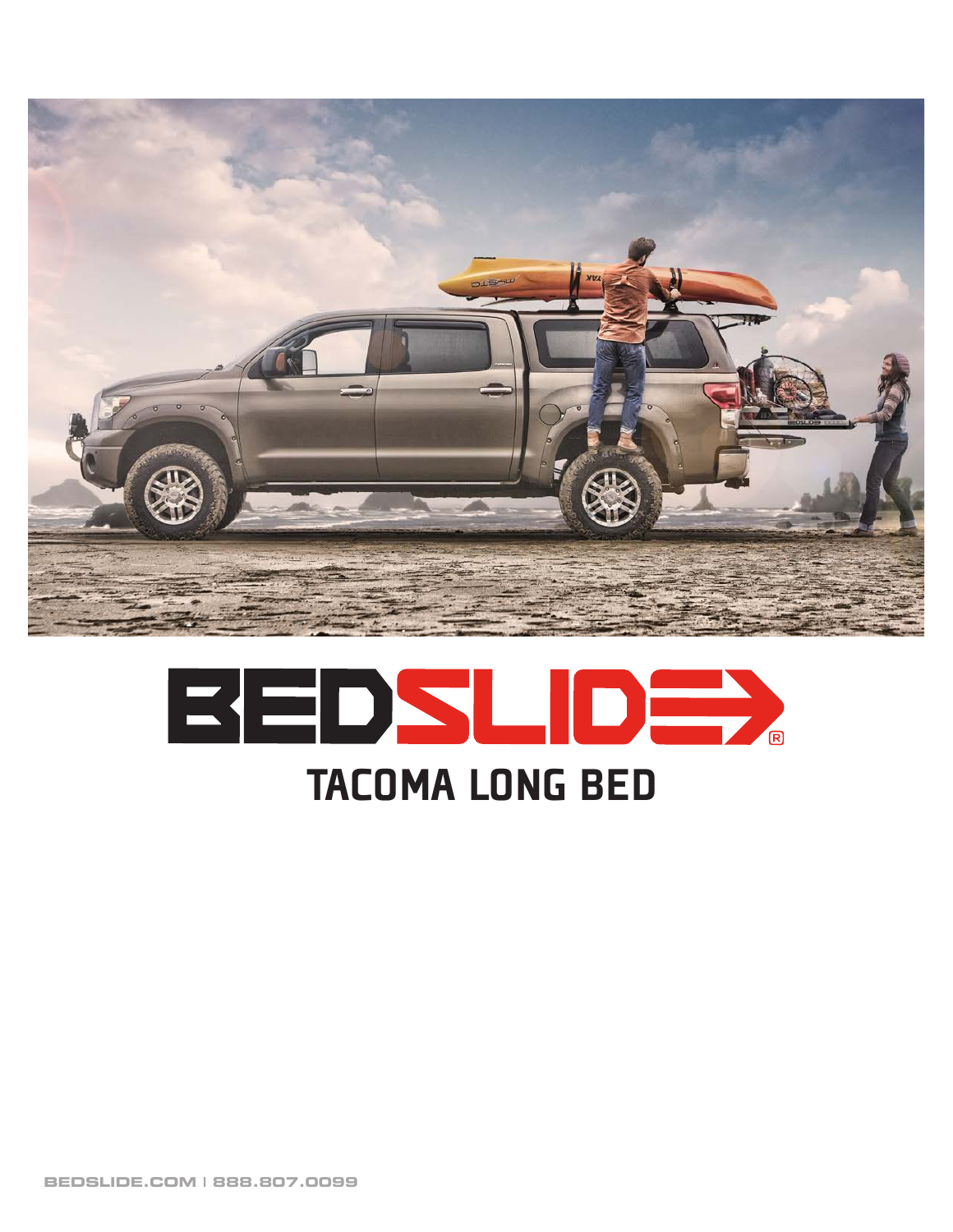Supplied Hardware: (8) 5/16-18 serrated flange nuts, Locktite® 242, (1) set of cab end brackets, (1) set of tailgate end brackets



Tools Needed: T-55 Torx bit, ratchet, 5/16 open end wrench

# STEP 1. SEPARATE SLIDING TOP FRAME FROM THE BASE

Fully extend the BEDSLIDE® and remove the top frame by lifting up and out. The welded safety stops must go up and over the rear roller bearings and spacer guides in order for the top frame to release.



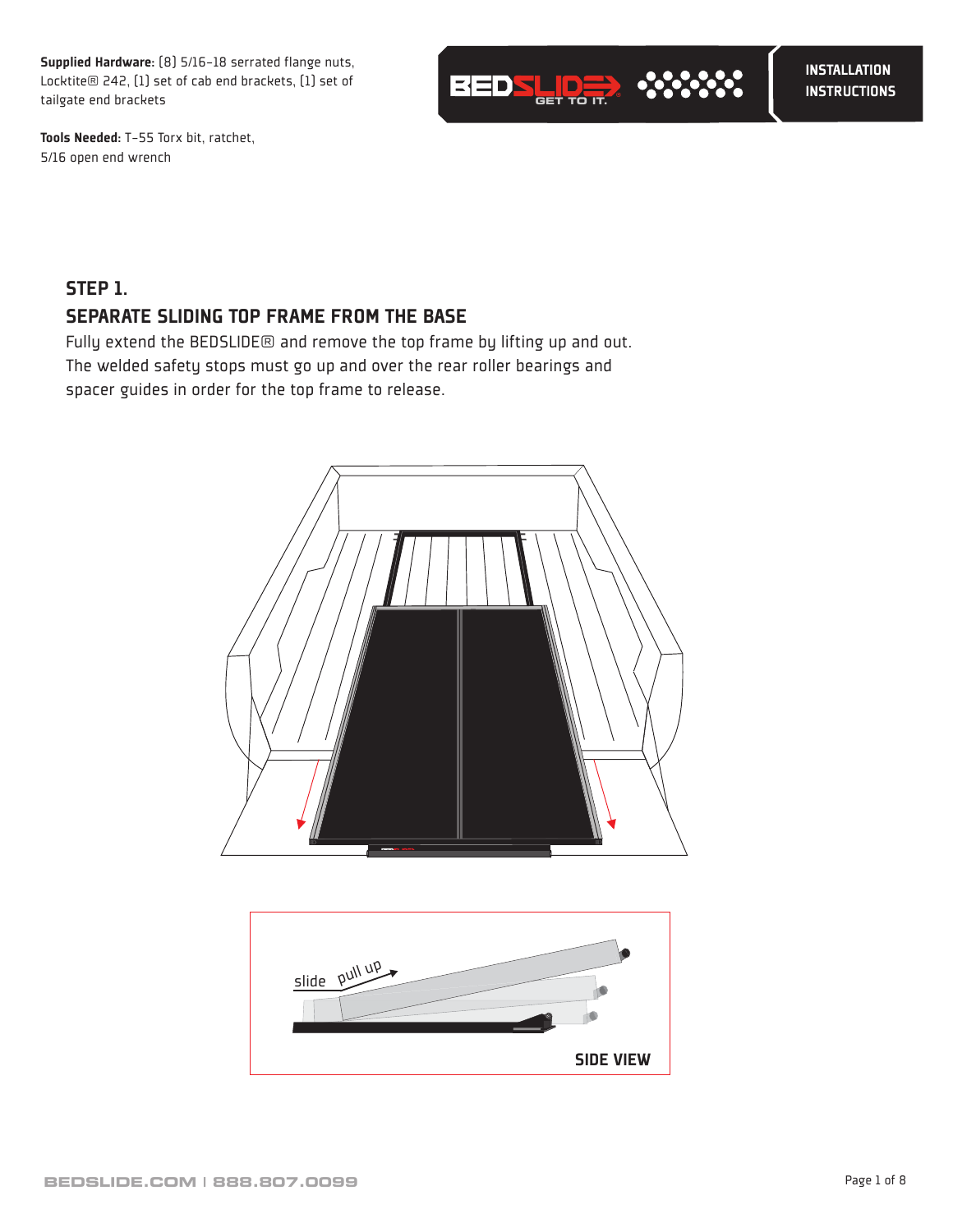### STEP 2.

### LOOSEN AND REMOVE CAB END BED BOLTS

Loosen and remove the cab end bed bolts using a ratchet with a T-55 torx bit. DO NOT REMOVE ALL 4 BED BOLTS AT ONCE! Removal of all 4 bed bolts will allow the bed to move out of alignment. This will make it difficult to re-install the bed bolts.

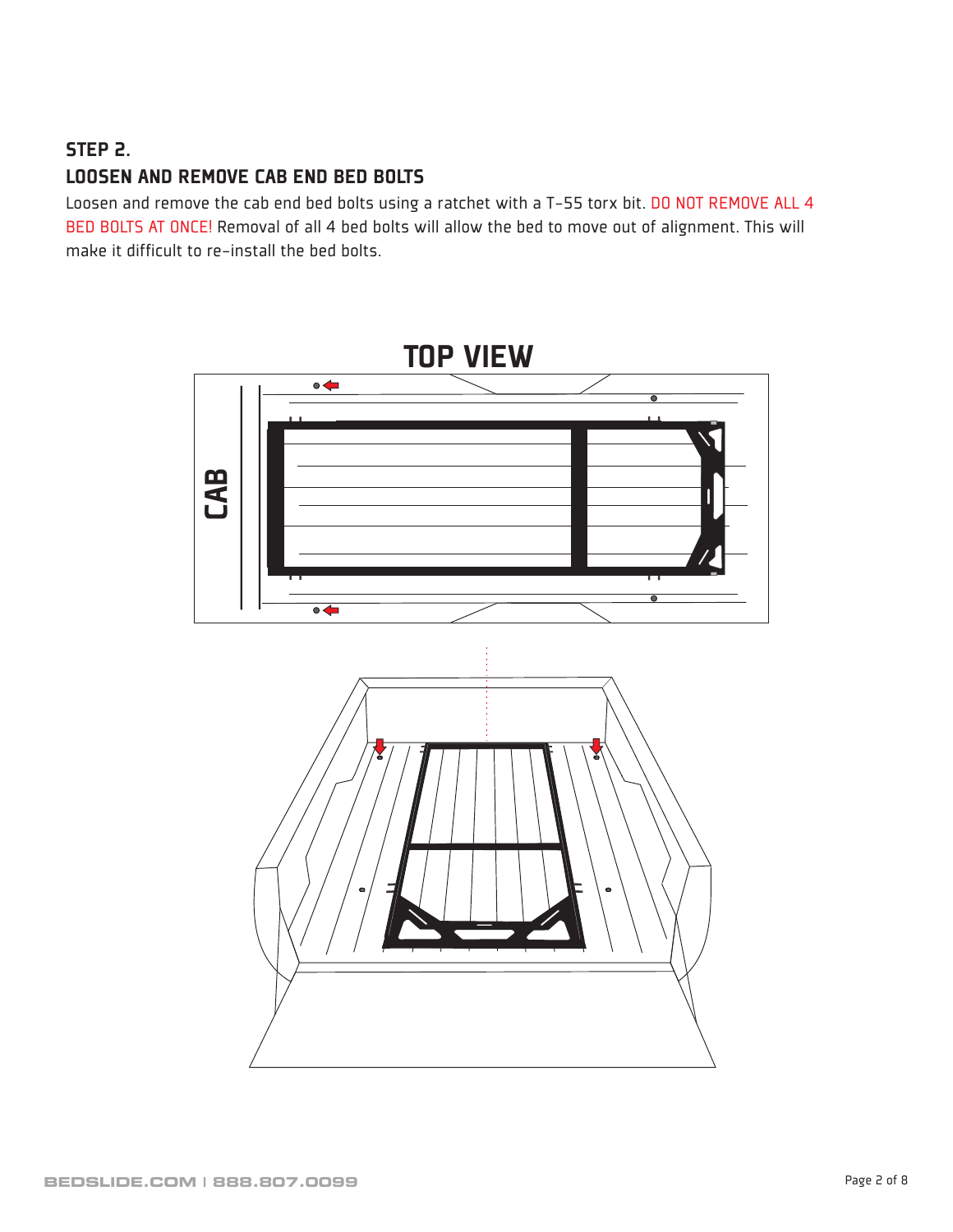# STEP 3. ATTACH FRONT (CAB END) MOUNTING BRACKETS

Attach LEFT and RIGHT mounting brackets to the threaded studs affixed to each side of the base frame. Secure each bracket with two 5/16-18 serrated flange nuts.



5/16-18 SERRATED FLANGE NUT

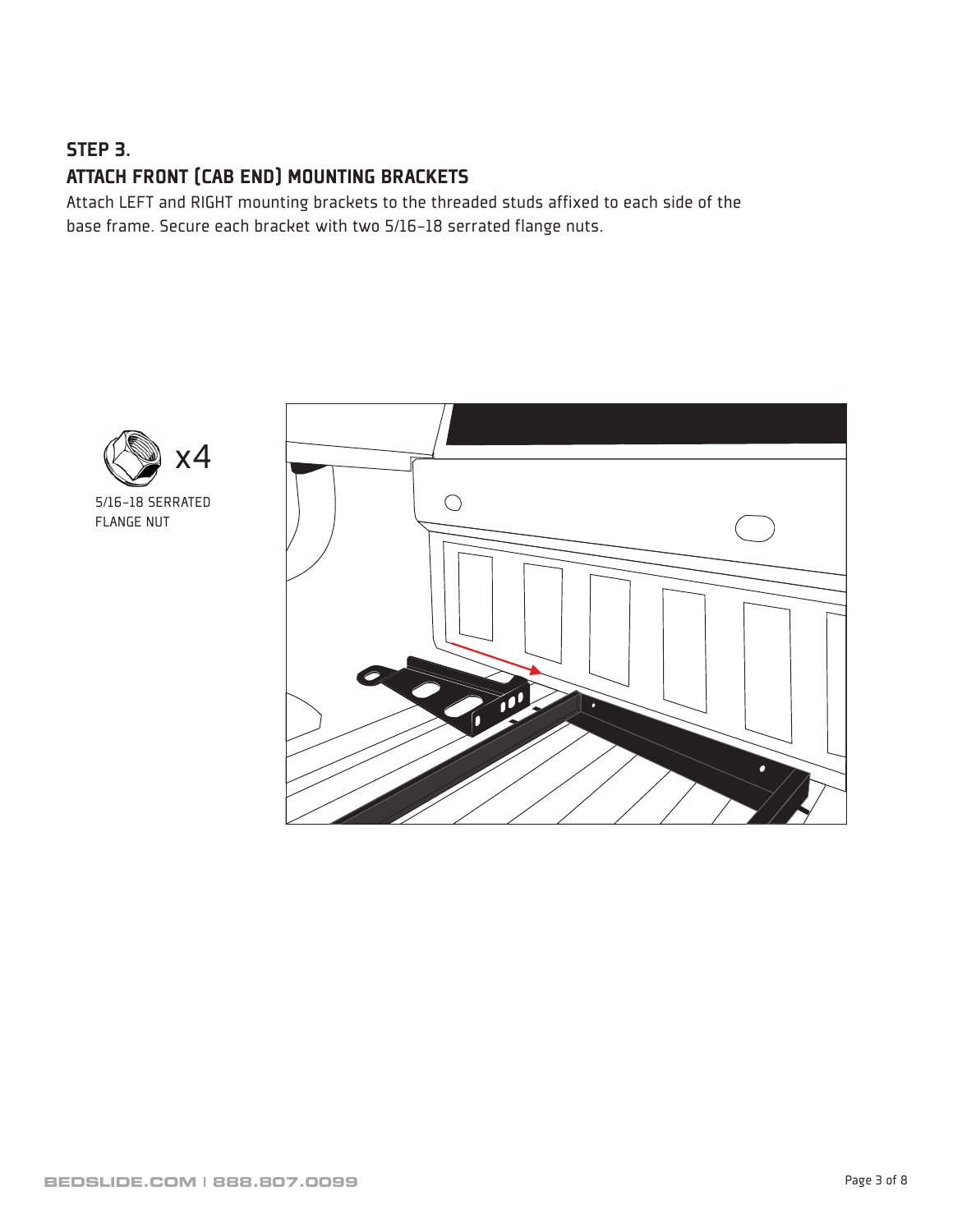# STEP 4. SECURE FRONT (CAB END) MOUNTING BRACKETS TO THE BED

Apply a small bead of Loctite® 242 to the threads of the factory bed bolts and secure both the LEFT and RIGHT mounting brackets directly to the bed. DO NOT TIGHTEN!!

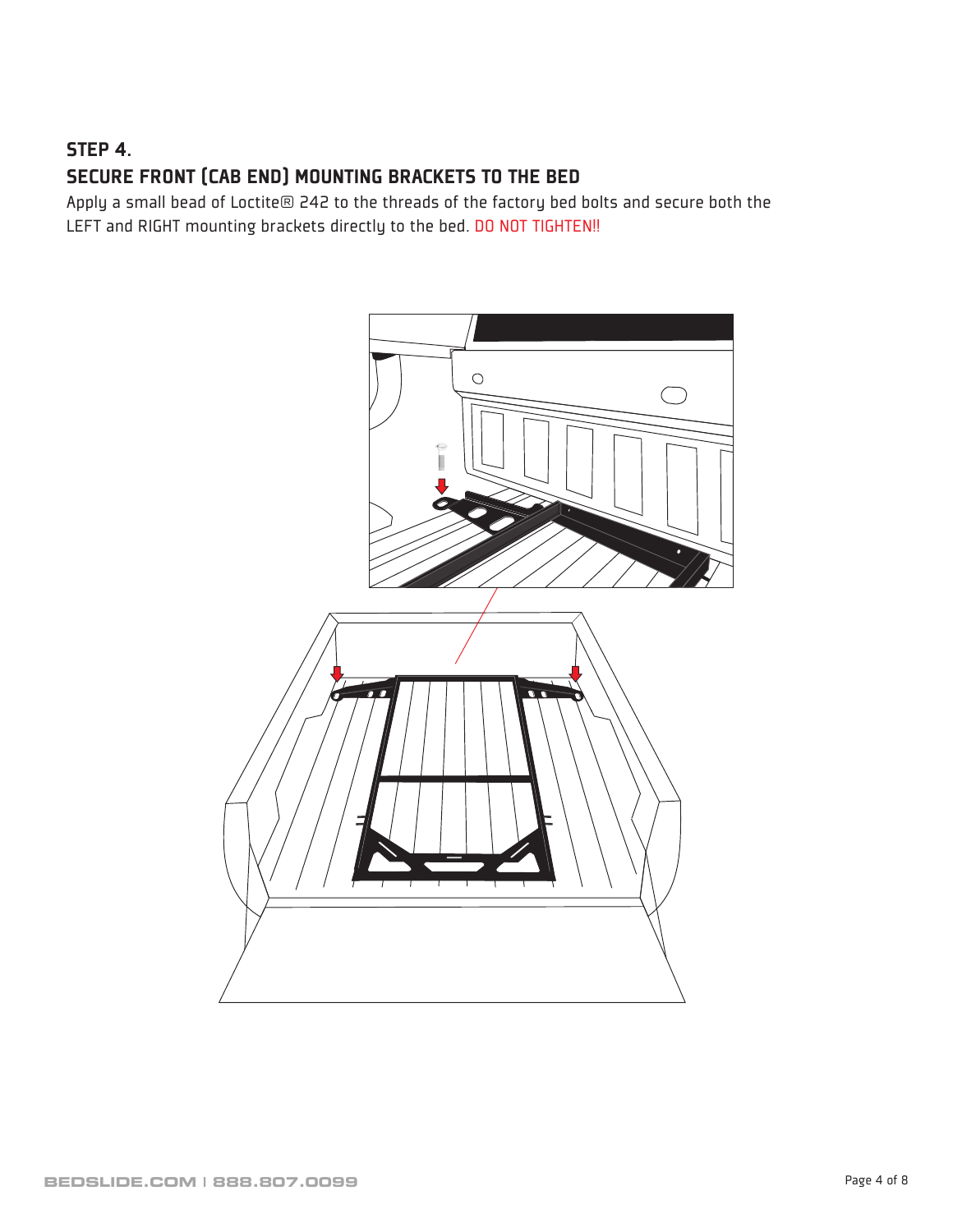### STEP 2.

### LOOSEN AND REMOVE CENTER BED BOLTS

Loosen and remove the center bed bolts using a ratchet with a T-55 torx bit. DO NOT REMOVE ALL 4 BED BOLTS AT ONCE! Removal of all 4 bed bolts will allow the bed to move out of alignment. This will make it difficult to re-install the bed bolts.

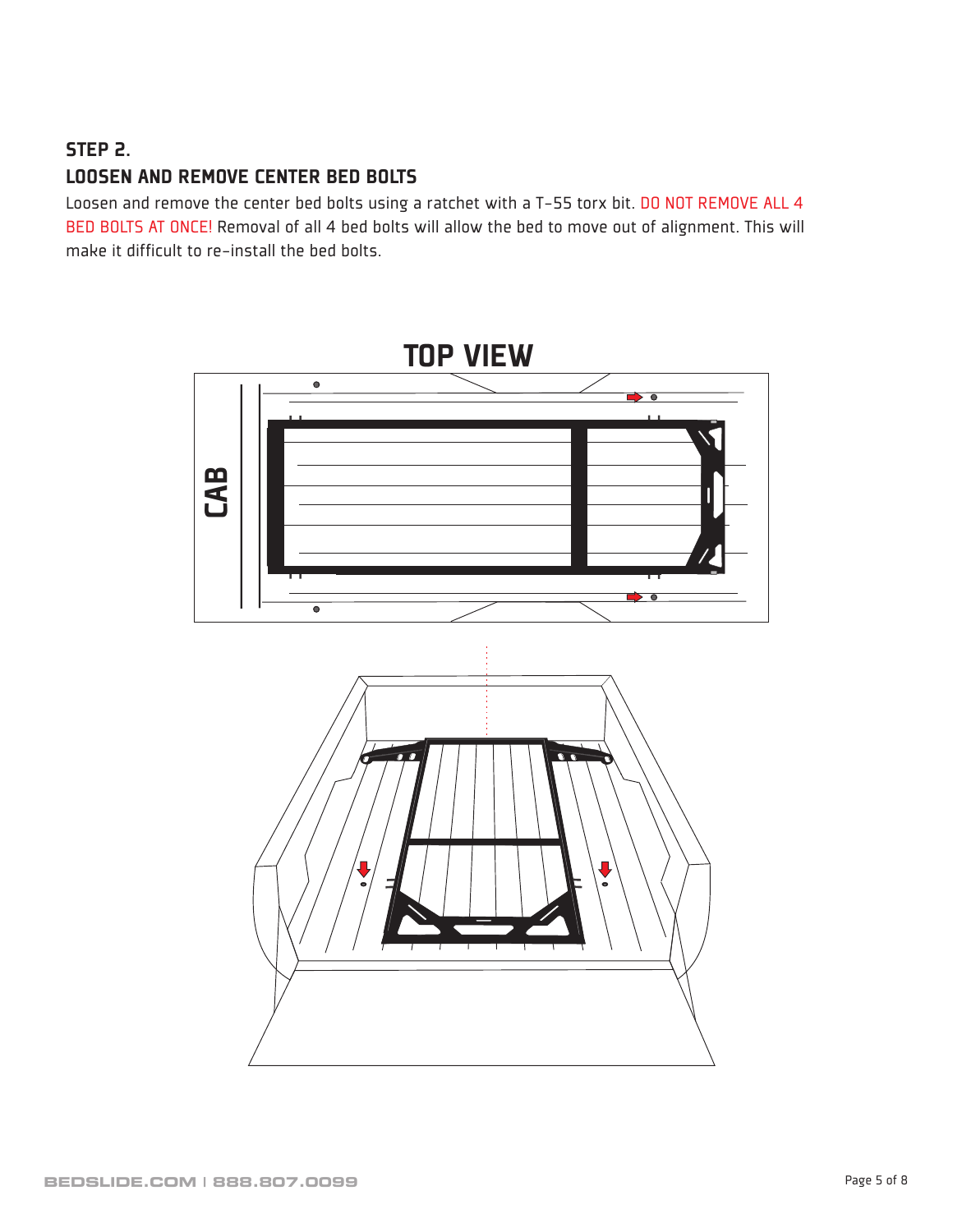# STEP 3. ATTACH REAR MOUNTING BRACKETS

Attach LEFT and RIGHT mounting brackets to the threaded studs affixed to each side of the base frame. Secure each bracket with two 5/16-18 serrated flange nuts.

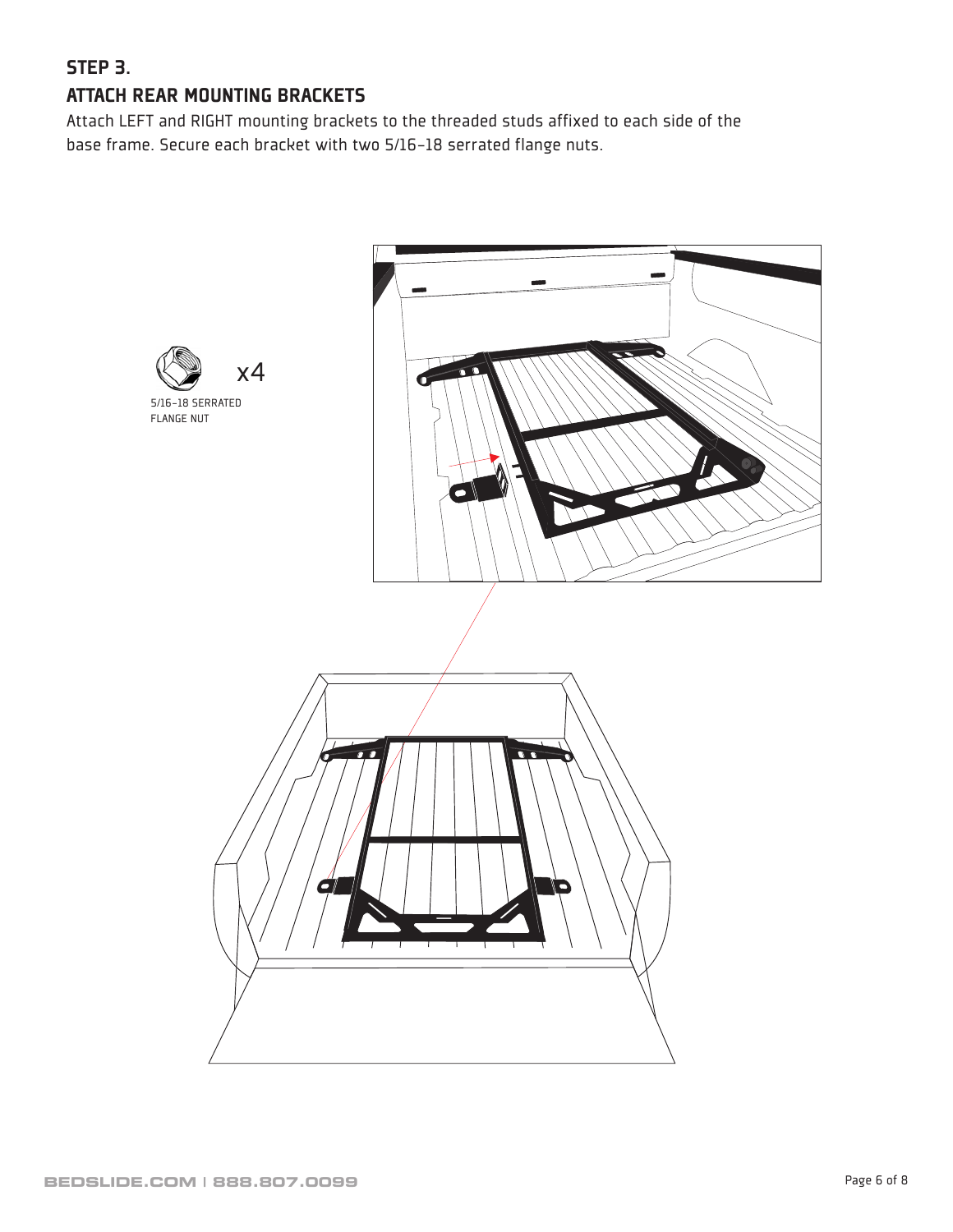## STEP 4.

### SECURE REAR MOUNTING BRACKETS TO THE BED

Apply a small bead of Loctite® 242 to the threads of the factory bed bolts and secure both the LEFT and RIGHT mounting brackets directly to the bed. TIGHTEN ALL FOUR FACTORY BED BOLTS TO 62 FT. LBS. TO SECURE THE BEDSLIDE® IN PLACE.